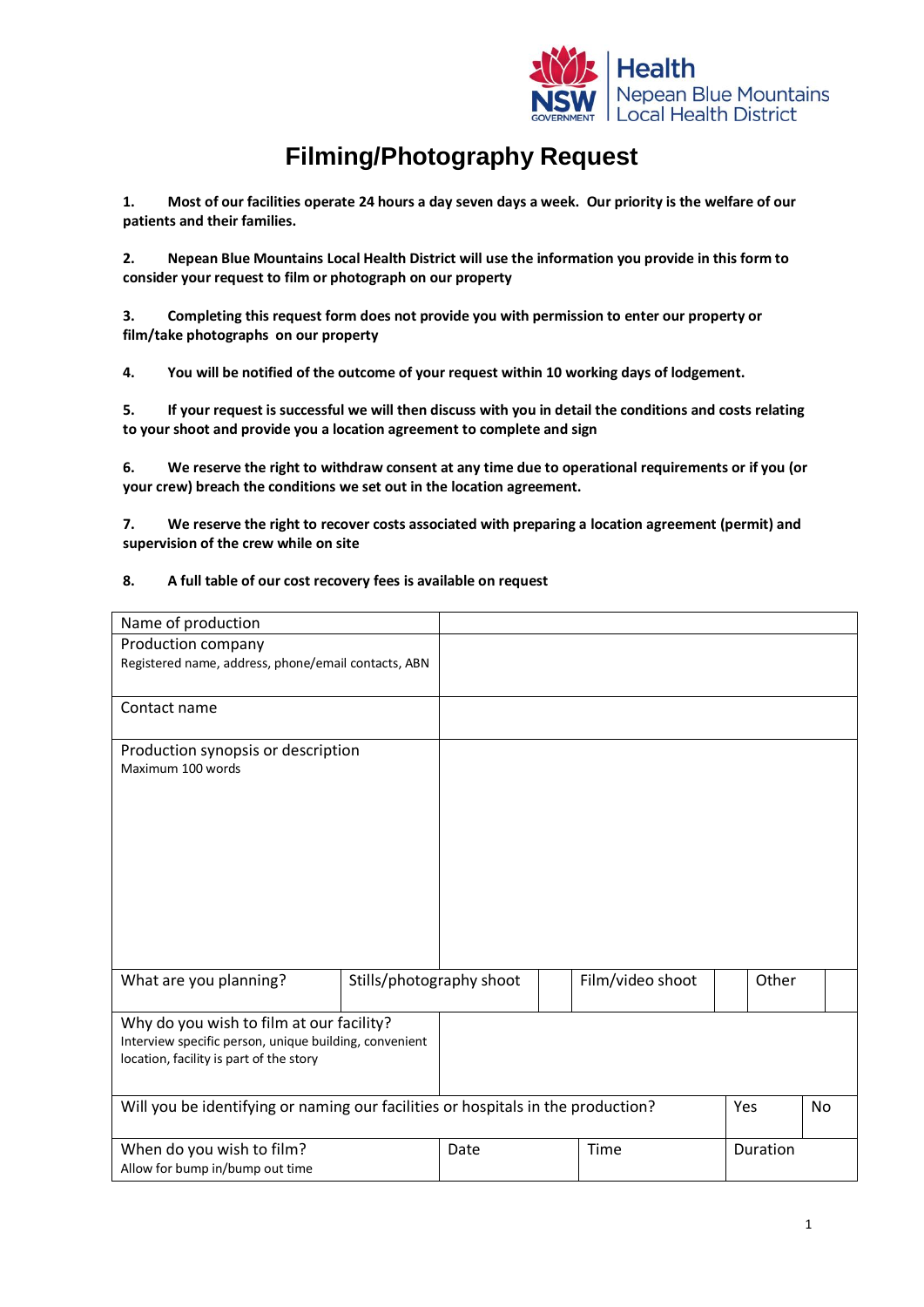

| Details (eg Ward, Clinic or Service name if known)<br>Nepean Hospital<br><b>Blue Mountains Hospital</b><br>Katoomba site<br>Springwood site<br>Lithgow Hospital<br><b>Mental Health Facility</b><br><b>Community Health Centres</b><br>Who do you wish to film?<br><b>Staff</b><br>Patients<br><b>Visitors</b><br>Have you already contacted any of our staff?<br>Yes<br>No<br>Names<br>Will you be filming in public areas of our facilities?<br>Yes<br>No<br>What do you wish to film or photograph?<br>✓<br>Interview (staff)<br>Interview (patient)<br>Interview (visitor)<br>Clinical procedure<br>Facility/service activity<br>Exteriors<br>Aerials (including using a drone)<br>Other (please provide details)<br>How many people are in your crew?<br>Are you bringing actors, extras or other people who will be filmed or photographed?<br>Yes<br>No<br>How many?<br>Are you bringing any props?<br>Yes<br>No<br>Firearms, flammable liquids & explosives (including fireworks) are not permitted on our property |  |  |  |  |  |  |  |  |
|-----------------------------------------------------------------------------------------------------------------------------------------------------------------------------------------------------------------------------------------------------------------------------------------------------------------------------------------------------------------------------------------------------------------------------------------------------------------------------------------------------------------------------------------------------------------------------------------------------------------------------------------------------------------------------------------------------------------------------------------------------------------------------------------------------------------------------------------------------------------------------------------------------------------------------------------------------------------------------------------------------------------------------|--|--|--|--|--|--|--|--|
|                                                                                                                                                                                                                                                                                                                                                                                                                                                                                                                                                                                                                                                                                                                                                                                                                                                                                                                                                                                                                             |  |  |  |  |  |  |  |  |
|                                                                                                                                                                                                                                                                                                                                                                                                                                                                                                                                                                                                                                                                                                                                                                                                                                                                                                                                                                                                                             |  |  |  |  |  |  |  |  |
|                                                                                                                                                                                                                                                                                                                                                                                                                                                                                                                                                                                                                                                                                                                                                                                                                                                                                                                                                                                                                             |  |  |  |  |  |  |  |  |
|                                                                                                                                                                                                                                                                                                                                                                                                                                                                                                                                                                                                                                                                                                                                                                                                                                                                                                                                                                                                                             |  |  |  |  |  |  |  |  |
|                                                                                                                                                                                                                                                                                                                                                                                                                                                                                                                                                                                                                                                                                                                                                                                                                                                                                                                                                                                                                             |  |  |  |  |  |  |  |  |
|                                                                                                                                                                                                                                                                                                                                                                                                                                                                                                                                                                                                                                                                                                                                                                                                                                                                                                                                                                                                                             |  |  |  |  |  |  |  |  |
|                                                                                                                                                                                                                                                                                                                                                                                                                                                                                                                                                                                                                                                                                                                                                                                                                                                                                                                                                                                                                             |  |  |  |  |  |  |  |  |
|                                                                                                                                                                                                                                                                                                                                                                                                                                                                                                                                                                                                                                                                                                                                                                                                                                                                                                                                                                                                                             |  |  |  |  |  |  |  |  |
|                                                                                                                                                                                                                                                                                                                                                                                                                                                                                                                                                                                                                                                                                                                                                                                                                                                                                                                                                                                                                             |  |  |  |  |  |  |  |  |
|                                                                                                                                                                                                                                                                                                                                                                                                                                                                                                                                                                                                                                                                                                                                                                                                                                                                                                                                                                                                                             |  |  |  |  |  |  |  |  |
|                                                                                                                                                                                                                                                                                                                                                                                                                                                                                                                                                                                                                                                                                                                                                                                                                                                                                                                                                                                                                             |  |  |  |  |  |  |  |  |
|                                                                                                                                                                                                                                                                                                                                                                                                                                                                                                                                                                                                                                                                                                                                                                                                                                                                                                                                                                                                                             |  |  |  |  |  |  |  |  |
|                                                                                                                                                                                                                                                                                                                                                                                                                                                                                                                                                                                                                                                                                                                                                                                                                                                                                                                                                                                                                             |  |  |  |  |  |  |  |  |
|                                                                                                                                                                                                                                                                                                                                                                                                                                                                                                                                                                                                                                                                                                                                                                                                                                                                                                                                                                                                                             |  |  |  |  |  |  |  |  |
|                                                                                                                                                                                                                                                                                                                                                                                                                                                                                                                                                                                                                                                                                                                                                                                                                                                                                                                                                                                                                             |  |  |  |  |  |  |  |  |
|                                                                                                                                                                                                                                                                                                                                                                                                                                                                                                                                                                                                                                                                                                                                                                                                                                                                                                                                                                                                                             |  |  |  |  |  |  |  |  |
|                                                                                                                                                                                                                                                                                                                                                                                                                                                                                                                                                                                                                                                                                                                                                                                                                                                                                                                                                                                                                             |  |  |  |  |  |  |  |  |
|                                                                                                                                                                                                                                                                                                                                                                                                                                                                                                                                                                                                                                                                                                                                                                                                                                                                                                                                                                                                                             |  |  |  |  |  |  |  |  |
|                                                                                                                                                                                                                                                                                                                                                                                                                                                                                                                                                                                                                                                                                                                                                                                                                                                                                                                                                                                                                             |  |  |  |  |  |  |  |  |
|                                                                                                                                                                                                                                                                                                                                                                                                                                                                                                                                                                                                                                                                                                                                                                                                                                                                                                                                                                                                                             |  |  |  |  |  |  |  |  |
|                                                                                                                                                                                                                                                                                                                                                                                                                                                                                                                                                                                                                                                                                                                                                                                                                                                                                                                                                                                                                             |  |  |  |  |  |  |  |  |
|                                                                                                                                                                                                                                                                                                                                                                                                                                                                                                                                                                                                                                                                                                                                                                                                                                                                                                                                                                                                                             |  |  |  |  |  |  |  |  |
|                                                                                                                                                                                                                                                                                                                                                                                                                                                                                                                                                                                                                                                                                                                                                                                                                                                                                                                                                                                                                             |  |  |  |  |  |  |  |  |
|                                                                                                                                                                                                                                                                                                                                                                                                                                                                                                                                                                                                                                                                                                                                                                                                                                                                                                                                                                                                                             |  |  |  |  |  |  |  |  |
|                                                                                                                                                                                                                                                                                                                                                                                                                                                                                                                                                                                                                                                                                                                                                                                                                                                                                                                                                                                                                             |  |  |  |  |  |  |  |  |
|                                                                                                                                                                                                                                                                                                                                                                                                                                                                                                                                                                                                                                                                                                                                                                                                                                                                                                                                                                                                                             |  |  |  |  |  |  |  |  |
|                                                                                                                                                                                                                                                                                                                                                                                                                                                                                                                                                                                                                                                                                                                                                                                                                                                                                                                                                                                                                             |  |  |  |  |  |  |  |  |
| Describe the props                                                                                                                                                                                                                                                                                                                                                                                                                                                                                                                                                                                                                                                                                                                                                                                                                                                                                                                                                                                                          |  |  |  |  |  |  |  |  |
|                                                                                                                                                                                                                                                                                                                                                                                                                                                                                                                                                                                                                                                                                                                                                                                                                                                                                                                                                                                                                             |  |  |  |  |  |  |  |  |
| Are you bringing animals onto our property?<br>Yes<br>No                                                                                                                                                                                                                                                                                                                                                                                                                                                                                                                                                                                                                                                                                                                                                                                                                                                                                                                                                                    |  |  |  |  |  |  |  |  |
| If yes please provide details                                                                                                                                                                                                                                                                                                                                                                                                                                                                                                                                                                                                                                                                                                                                                                                                                                                                                                                                                                                               |  |  |  |  |  |  |  |  |
| Will you require electricity or access to other essential services?<br>Yes<br>No                                                                                                                                                                                                                                                                                                                                                                                                                                                                                                                                                                                                                                                                                                                                                                                                                                                                                                                                            |  |  |  |  |  |  |  |  |
|                                                                                                                                                                                                                                                                                                                                                                                                                                                                                                                                                                                                                                                                                                                                                                                                                                                                                                                                                                                                                             |  |  |  |  |  |  |  |  |
| Will you be using lights or a camera flash?<br>Yes<br>No                                                                                                                                                                                                                                                                                                                                                                                                                                                                                                                                                                                                                                                                                                                                                                                                                                                                                                                                                                    |  |  |  |  |  |  |  |  |
| Will you be using smoke effects?<br>Yes<br>No                                                                                                                                                                                                                                                                                                                                                                                                                                                                                                                                                                                                                                                                                                                                                                                                                                                                                                                                                                               |  |  |  |  |  |  |  |  |
| Yes<br>Are you using vehicles on our property? eg drones, cherry pickers, cranes<br>No                                                                                                                                                                                                                                                                                                                                                                                                                                                                                                                                                                                                                                                                                                                                                                                                                                                                                                                                      |  |  |  |  |  |  |  |  |
| Do you require parking on site? [car parking is limited and parking fees may apply]<br>Yes<br>No                                                                                                                                                                                                                                                                                                                                                                                                                                                                                                                                                                                                                                                                                                                                                                                                                                                                                                                            |  |  |  |  |  |  |  |  |
| How many?                                                                                                                                                                                                                                                                                                                                                                                                                                                                                                                                                                                                                                                                                                                                                                                                                                                                                                                                                                                                                   |  |  |  |  |  |  |  |  |